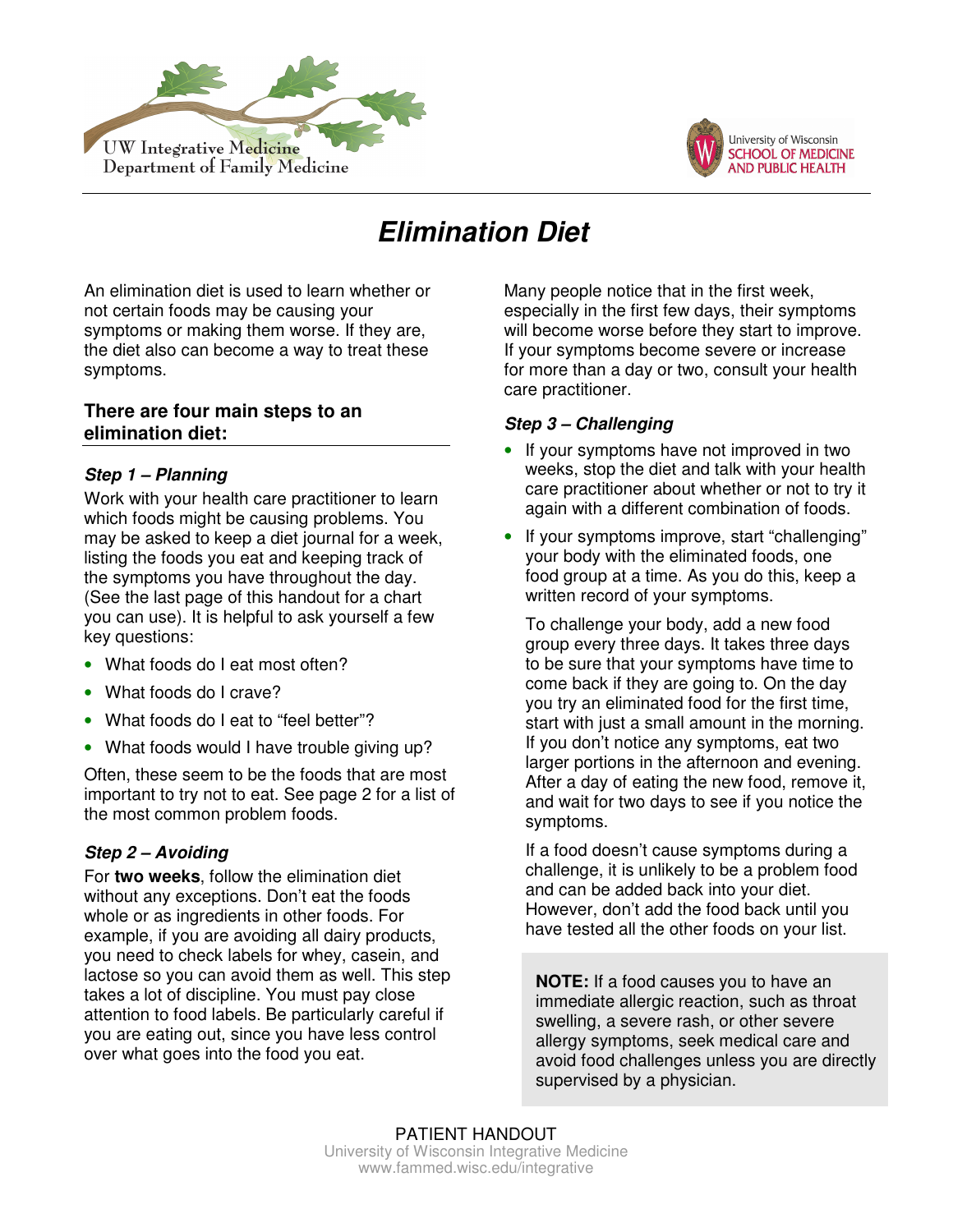

## **Example of an Elimination Diet Calendar**

| Day                |                                  |
|--------------------|----------------------------------|
| <b>Number Step</b> |                                  |
|                    | <b>Begin Elimination Diet</b>    |
| $2 - 7$            | You may notice symptoms worse    |
|                    | for a day or two                 |
| $8 - 14$           | Symptoms should go away if the   |
|                    | right foods have been removed    |
| 15                 | Re-introduce food #1 (for        |
|                    | example, dairy)                  |
| $16 - 17$          | Stop food #1 and watch for       |
|                    | symptoms*                        |
| 18                 | Re-introduce food #2 (for        |
|                    | example, wheat)                  |
| 19-20              | Stop food #2 again and watch for |
|                    | symptoms                         |
| 21                 | Re-introduce food #3             |
|                    | And so on                        |

\*You only eat a new food for one day. Do not add it back into your meal plan again until the elimination diet is over.

#### **Step 4 – Creating A New, Long-Term Diet**

Based on your results, your health care practitioner can help you plan a diet to prevent your symptoms. Some things to keep in mind:

- This is not a perfect test. It can be confusing to tell for certain if a specific food is the cause. A lot of other factors (such as a stressful day at work) could interfere with the results. Try to keep things as constant as possible while you are on the diet.
- Some people have problems with more than one food.
- Be sure that you are getting adequate nutrition during the elimination diet and as you change your diet for the long-term. For example, if you give up dairy, you must supplement your calcium from other sources like green leafy vegetables.
- You may need to try several different elimination diets before you identify the problem foods.

# **Modified elimination diet (dairy and gluten free)\***

The most common food proteins that can cause intolerance are cow's milk protein and gluten from wheat. A modified elimination diet removes dairy and gluten and any other specific foods that may be craved or eaten a lot.

- Eliminate all dairy products, including milk, cream, cheese, cottage cheese, yogurt, butter, ice cream, and frozen yogurt.
- Eliminate gluten, avoiding any foods that contain wheat, spelt, kamut, oats, rye, barley, or malt. This is the most important part of the diet. Substitute with brown rice, millet, buckwheat, quinoa, gluten-free flour products, or potatoes, tapioca and arrowroot products.

#### **Other foods to Eliminate**

- Eliminate fatty meats like beef, pork, or veal. It is OK to eat the following unless you know that you are allergic or sensitive to them: chicken, turkey, lamb, and cold-water fish such as salmon, mackerel, sardines and halibut. Choose organic/free-range sources where available.
- Avoid alcohol and caffeine and all products that may contain these ingredients (including sodas, cold preparations, herbal tinctures).
- Avoid foods containing yeast or foods that promote yeast overgrowth, including processed foods, refined sugars, cheeses, commercially prepared condiments, peanuts, vinegar and alcoholic beverages.
- Avoid simple sugars such as candy, sweets and processed foods.
- Drink at least 2 quarts of water per day.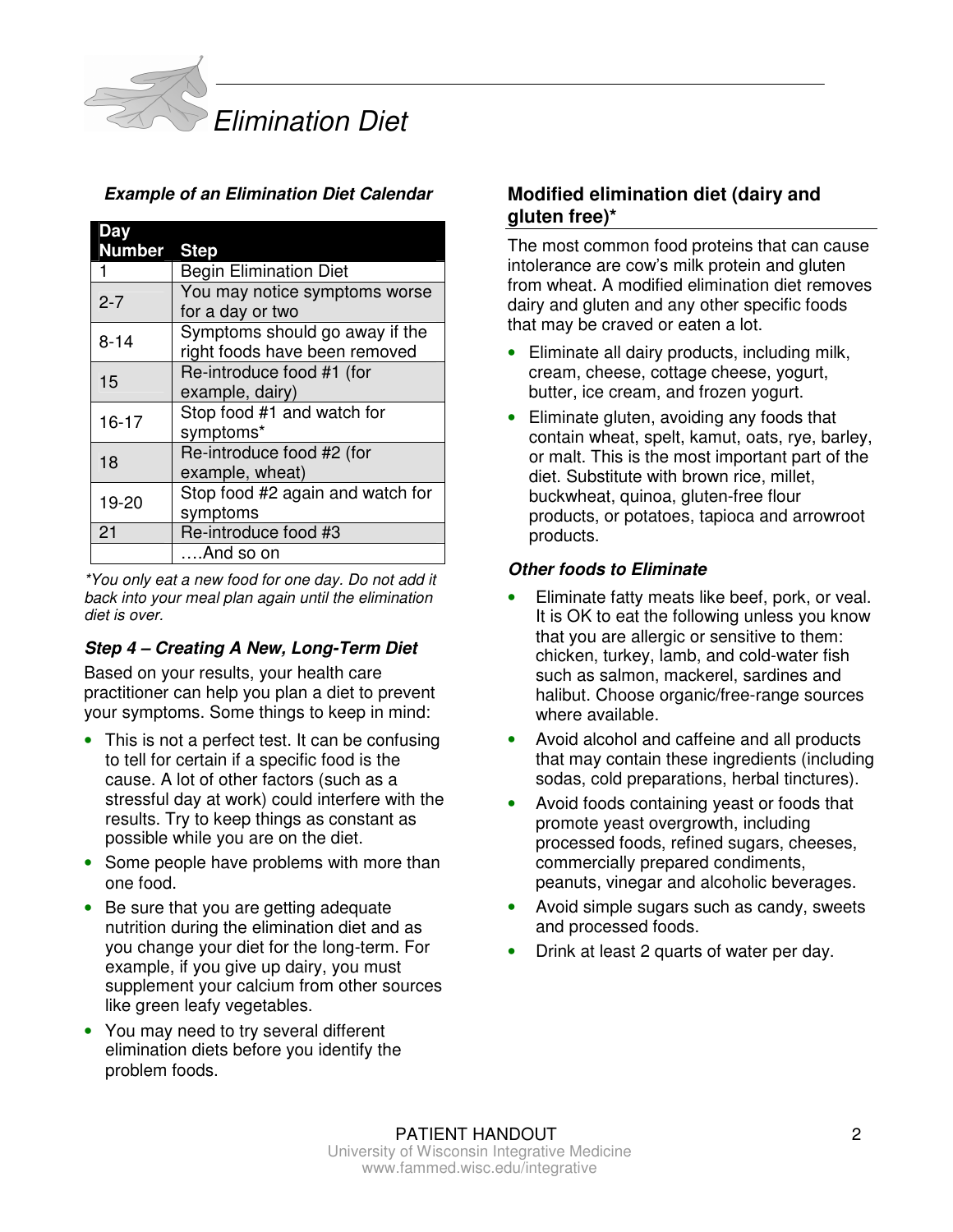

# Elimination Diet

| Food group          | <b>Allowed</b>                                                                                                                                | <b>Avoid</b>                                                   |  |  |
|---------------------|-----------------------------------------------------------------------------------------------------------------------------------------------|----------------------------------------------------------------|--|--|
| meat, fish, poultry | chicken, turkey, lamb, cold water<br>fishes                                                                                                   | red meat, processed meats, eggs<br>and egg substitutes         |  |  |
| dairy               | rice, soy and nut milks                                                                                                                       | milk, cheese, ice cream, yogurt                                |  |  |
| legumes             | all legumes (beans, lentils)                                                                                                                  | none                                                           |  |  |
| vegetables          | all                                                                                                                                           | creamed or processed                                           |  |  |
| fruits              | fresh or juiced                                                                                                                               | strawberries and citrus                                        |  |  |
| starches            | potatoes, rice, buckwheat, millet,<br>quinoa                                                                                                  | gluten and corn containing<br>products (pastas, breads, chips) |  |  |
| breads/cereals      | any made from rice, quinoa,<br>amaranth, buckwheat, teff, millet, soy<br>or potato flour, arrowroot                                           | all made from wheat, spelt,<br>kamut, rye, barley              |  |  |
| <b>soups</b>        | clear, vegetable-based                                                                                                                        | canned or creamed                                              |  |  |
| beverages           | fresh or unsweetened fruit/vegetable<br>juices, herbal teas, filtered/spring<br>water                                                         | dairy, coffee/tea, alcohol, citrus<br>drinks, sodas            |  |  |
| fats/oils           | cold/expeller pressed, unrefined light-<br>shielded canola, flax, olive refined<br>oils, salad dressings, pumpkin,<br>sesame, and walnut oils | margarine, shortening, butter,<br>and spreads                  |  |  |
| nuts/seeds          | almonds, cashews, pecans, flax,<br>pumpkin, sesame, sunflower seeds,<br>and butters from allowed nuts                                         | peanuts, pistachios, peanut<br>butter                          |  |  |
| sweeteners          | brown rice syrup, fruit sweeteners                                                                                                            | brown sugar, honey, fructose,<br>molasses, corn syrup          |  |  |

# **NOTE: If you are using the elimination diet for Irritable Bowel Syndrome,**

consider eliminating the following foods for two weeks: dairy (lactose), wheat (gluten), high fructose corn syrup, sorbitol (chewing gum), eggs, nuts, shellfish, soybeans, beef, pork, lamb.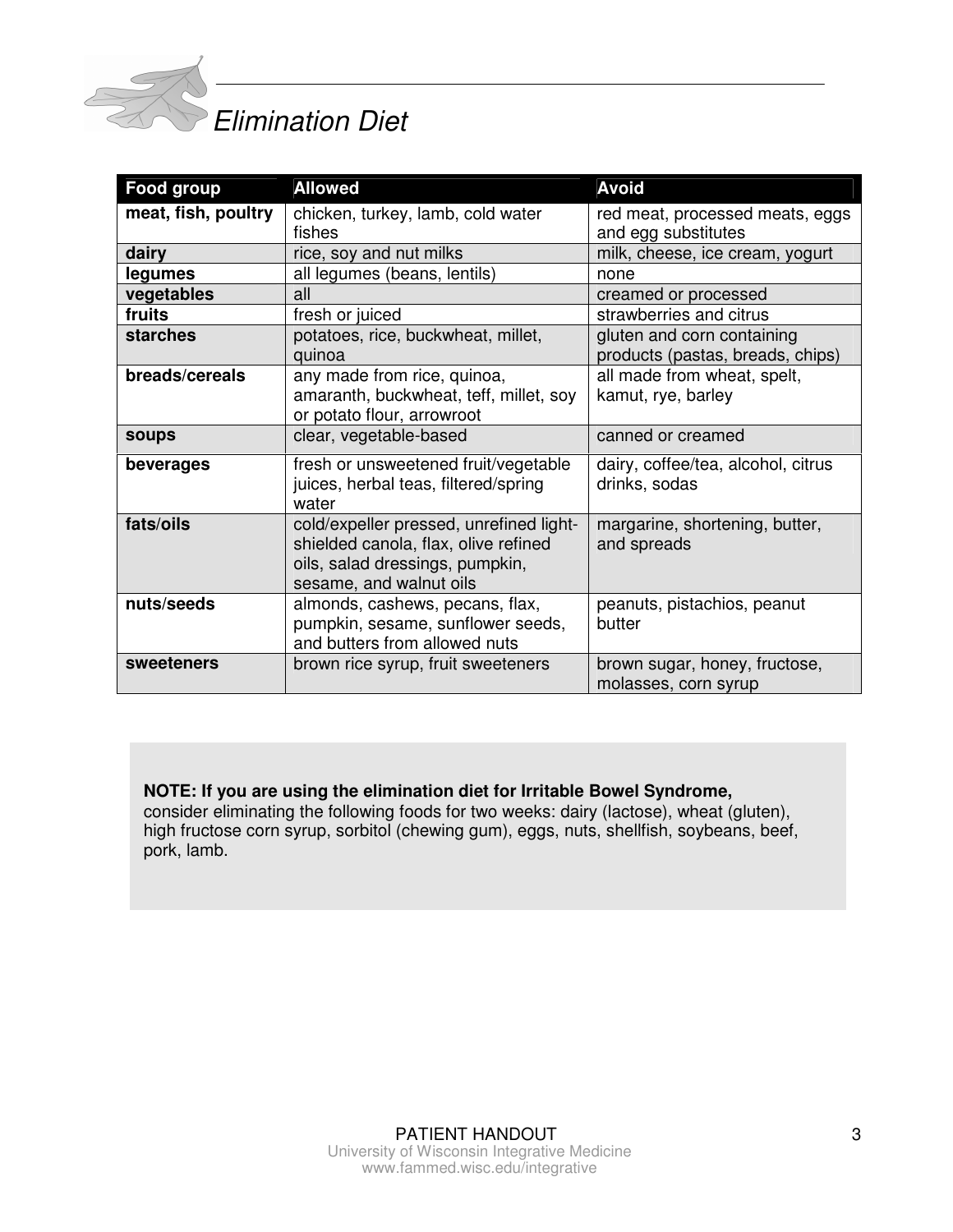

# **Some helpful tips**

A number of foods can be 'disguised' when you look at food labels.

| If you are avoiding | Also avoid                                                                                                                                                                                                                                                                                                                                                                                                                                                                                                                                                                                                                                                       |
|---------------------|------------------------------------------------------------------------------------------------------------------------------------------------------------------------------------------------------------------------------------------------------------------------------------------------------------------------------------------------------------------------------------------------------------------------------------------------------------------------------------------------------------------------------------------------------------------------------------------------------------------------------------------------------------------|
| <b>Dairy</b>        | Caramel candy, carob candies, casein and caseinates, custard, curds,<br>lactalbumin, goats milk, milk chocolate, nougat, protein hydrolysate,<br>semisweet chocolate, yogurt, pudding, whey. Also beware of brown sugar<br>flavoring, butter flavoring, caramel flavoring, coconut cream flavoring, "natural<br>flavoring," Simplesse.                                                                                                                                                                                                                                                                                                                           |
| <b>Peanuts</b>      | Egg rolls, "high-protein food," hydrolyzed plant protein, hydrolyzed vegetable<br>protein, marzipan, nougat, candy, cheesecake crusts, chili, chocolates, pet<br>food, sauces.                                                                                                                                                                                                                                                                                                                                                                                                                                                                                   |
| Egg                 | Albumin, apovitellin, avidin, béarnaise sauce, eggnog, egg whites,<br>flavoprotein, globulin, hollandaise sauce, imitation egg products, livetin,<br>lysozyme, mayonnaise, meringe, ovalbuman, ovogycoprotin, ovomucin,<br>ovomucoid, ovomuxoid, Simplesse.                                                                                                                                                                                                                                                                                                                                                                                                      |
| <b>Soy</b>          | Chee-fan, ketjap, metiauza, miso, natto, soy flour, soy protein concentrates,<br>soy protein shakes, soy sauce, soybean hydrolysates, soby sprouts, sufu,<br>tao-cho, tao-si, taotjo, tempeh, textured soy protein, textured vegetable<br>protein, tofu, whey-soy drink. Also beware of hydrolyzed plant protein,<br>hydrolyzed soy protein, hydrolyzed vegetable protein, natural flavoring,<br>vegetable broth, vegetable gum, vegetable starch.                                                                                                                                                                                                               |
| Wheat               | Atta, bal ahar, bread flour, bulgar, cake flour, cereal extract, couscous,<br>cracked wheat, durum flour, farina, gluten, graham flour, high-gluten flour,<br>high-protein flour, kamut flour, laubina, leche alim, malted cereals, minchin,<br>multi-grain products, puffed wheat, red wheat flakes, rolled wheat, semolina,<br>shredded wheat, soft wheat flour, spelt, superamine, triticale, vital gluten,<br>vitalia macaroni, wheat protein powder, wheat starch, wheat tempeh, white<br>flour, whole-wheat berries. Also beware of gelatinized starch, hydrolyzed<br>vegetable protein, modified food starch, starch, vegetable gum, vegetable<br>starch. |

Modified from Mahan LK and Escot-Stump S, Krause's Food Nutrition and Diet Therapy, 11<sup>th</sup> ed. Philadelphia: Saunders. 2004.)

If you are allergic to latex, you may also react to: apple, apricot, avocado, banana, carrot, celery, cherry, chestnut, coconut, fig, fish, grape, hazelnut, kiwi, mango, melon, nectarine, papaya, passion fruit, peach, pear, pineapple, plum, potato, rye, shellfish, strawberry, tomato, wheat.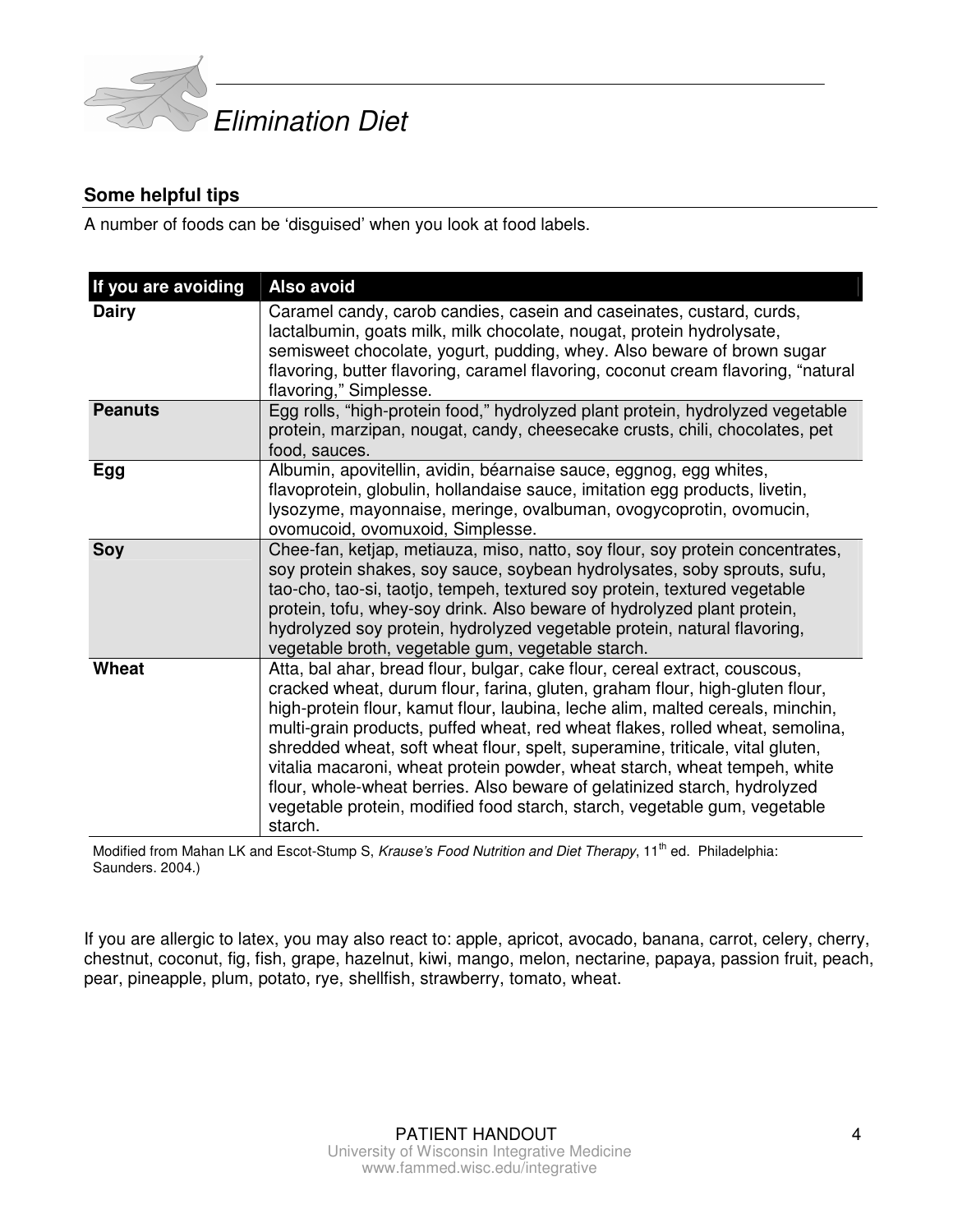

**The information in this handout is for general education. It is not meant to be used by a patient alone. Please work with your health care practitioner to use the information in the best way possible to promote your health.**

This handout was created by Adam Rindfleisch MD, MPhil and David Rakel, MD, Integrative Medicine Program, Dept. of Family Medicine, University of Wisconsin-Madison.

Date created: July 2008

| <b>NOTES</b> |  |
|--------------|--|
|              |  |
|              |  |
|              |  |
|              |  |
|              |  |
|              |  |
|              |  |
|              |  |
|              |  |
|              |  |
|              |  |
|              |  |
|              |  |
|              |  |
|              |  |
|              |  |
|              |  |